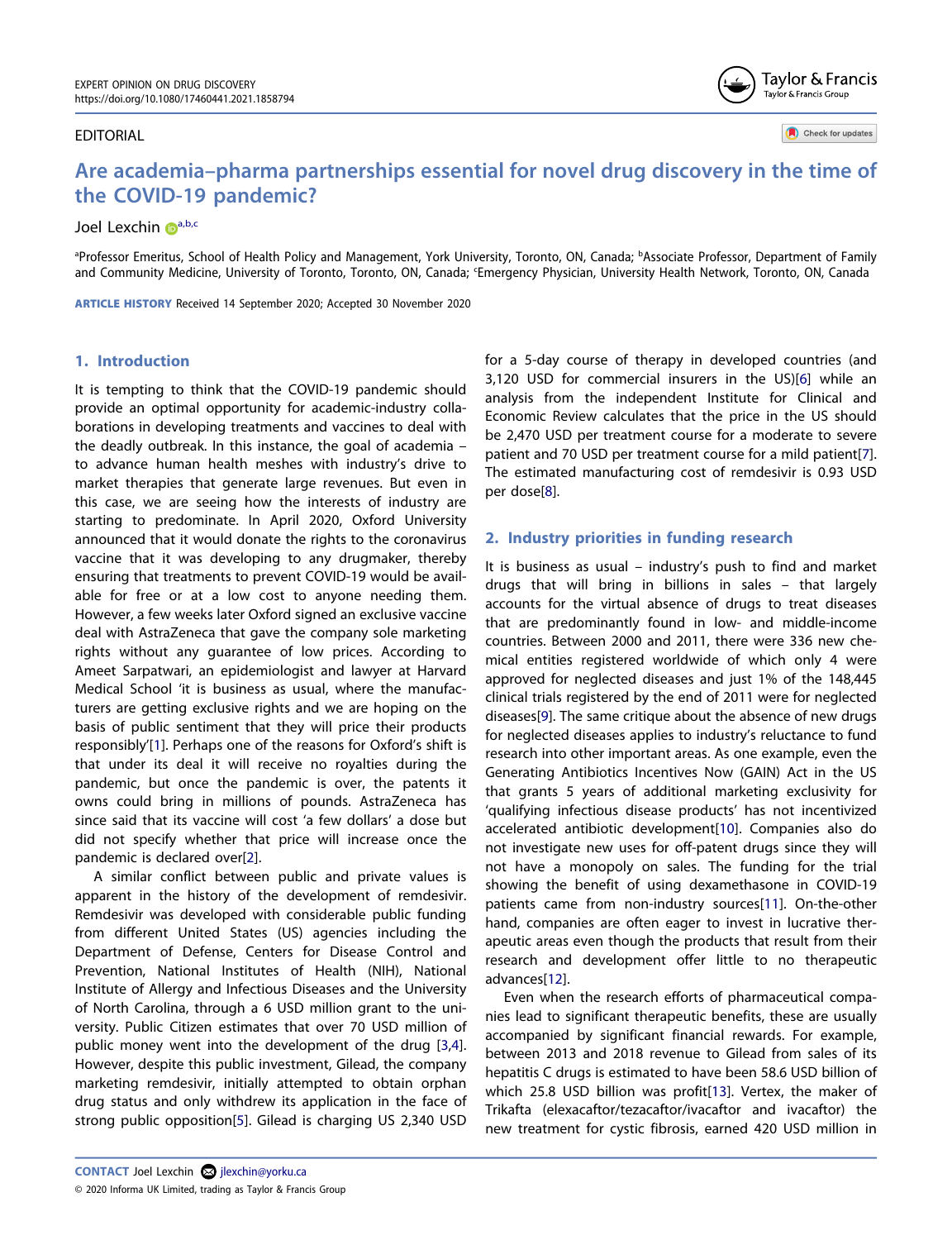<span id="page-1-0"></span>the first 10 weeks that the drug was on the market in the US [[14](#page-3-13)]. In fairness, it also needs to be acknowledged that skewed research priorities are not exclusive to industry. Moradpour and Hollis show that when research is sponsored by nonindustry-funded sources (governments, universities, and foundations) that there is still a bias in favor of diseases that affect wealthy populations[[15\]](#page-3-14).

### <span id="page-1-1"></span>*2.1. Universities allied for essential medicines*

One initiative to counter the bias in industry-funded research at the academic level is the organization Universities Allied for Essential Medicines (UAEM) with chapters in Europe, Latin America and North America. UAEM is a global network of university students who believe that universities have an opportunity and a responsibility to improve global access to public health and necessary medicines. UAEM advocates for universities being part of the solution to the crisis of access to medicines by promoting medical innovation in the public interest to ensure that all people regardless of income can receive affordable medicines and other healthrelated technologies. Specifically, its three pillars are: 1) to ensure that medicines developed at 'universities are made accessible and affordable to people in resource-limited settings'; 2) to 'dramatically increase publicly funded biomedical research and development for the global health needs of neglected populations'; and 3) to empower students 'to stand at the vanguard of leadership in global health access and innovation, making substantial change at academic institutions'[[16\]](#page-3-15).

<span id="page-1-5"></span><span id="page-1-4"></span><span id="page-1-3"></span><span id="page-1-2"></span>While some universities have responded positively to UAEM's message, overall only 9 out of 59 American universities[\[17](#page-3-16)], 2 out of 15 Canadian universities [\[18](#page-3-17)] and 5 out of 25 British universities[\[19\]](#page-3-18) scored B or better on a combined scale that measures innovation, access, empowerment, and transparency.

### *2.2. Drug development partnerships*

<span id="page-1-7"></span><span id="page-1-6"></span>The main way that industry has responded to the challenge of developing medicines for neglected diseases has been to combine with academia and others in product development partnerships (PDP), the best known of these probably being Drugs for Neglected Disease initiative (DND*i)*. Since 2003, DND*i* has stimulated the development of a new oral treatment for sleeping sickness and developed seven new treatments from existing molecules and recombining drugs to bring better treatments to patients for malaria, Chagas disease, leishmaniasis, and pediatric HIV[\[20\]](#page-3-19). The multinational companies that get involved in PDPs tend to focus their efforts on in-kind donations, for example, access to their molecular library or on early-stage research and development, leaving the costly development process to others. Some of the large companies also have an economic motivation for their involvement, as they see some possible commercial value in the form of spin-off research and obtaining exclusive rights to use the research in developed countries[\[21\]](#page-3-20). Ownership of patent rights is also an issue in some cases.

<span id="page-1-8"></span>Although some companies have opted to forgo patents on products that they are involved with, others still plan to apply for patents that may result in restricted access to knowledge and products[[22\]](#page-3-21).

#### **3. Biases in academia-industry relationships**

#### *3.1. Funding of clinical research*

<span id="page-1-9"></span>A Cochrane systematic review examined the results and conclusions of studies with industry funding, including a mix of industry and non-industry funding, versus the outcomes of studies with either non-industry funding, including funding through academic medical centers, and no funding. The conclusion was that 'sponsorship of drug and device studies by the manufacturing company leads to more favorable efficacy results and conclusions than sponsorship by other sources'[[23\]](#page-3-22). The outcomes in favor of industry-funded trials did not result from the usual sources of bias such as lack of randomization or blinding. Instead, drawing on the studies included in their review, the authors speculated that it arose from a variety of factors. Some of those are industry protocols possibly including inferior comparators such as active comparators in inferior doses or placebo controls, that will increase the chance of their product's success. Industryfunded trials may also selectively choose less clinically relevant outcomes as their primary outcome in order to get a higher chance of achieving an effect. There is also the possibility that industry-sponsored studies may be biased in the coding of events and their data analysis; positive results may be selectively reported and published multiple times and whole studies with unfavorable results may not be published. Favorable conclusions in industry-sponsored trials may be reached by over-interpreting results and the use of spin in conclusions. The authors also noted that industry-sponsored studies had less concordance between results and conclusions compared with non-industry-sponsored studies, suggesting that conclusions of industry-sponsored studies are less reliable.

#### *3.2. Academic researchers and industry relationships*

Life science faculty at American universities were surveyed in 2007 about their relationships with industry. Faculty with industry relationships published significantly more and at a greater rate in the prior 3 years than respondents without industry support and published in journals with a higher impact factor. Overall, 45% of all research funding came from industry for those with industry relationships and when asked how much industry had contributed to their research, 13% responded a 'great extent,' while another 46% responded 'some extent.' 'Faculty members with industry support were also significantly more likely than those without it to report that their choice of research topics had been affected somewhat or greatly by the likelihood that the results would have a commercial application. In addition, those with industrial support were more likely than those without it to report that a publication was delayed by six months or more . . . or that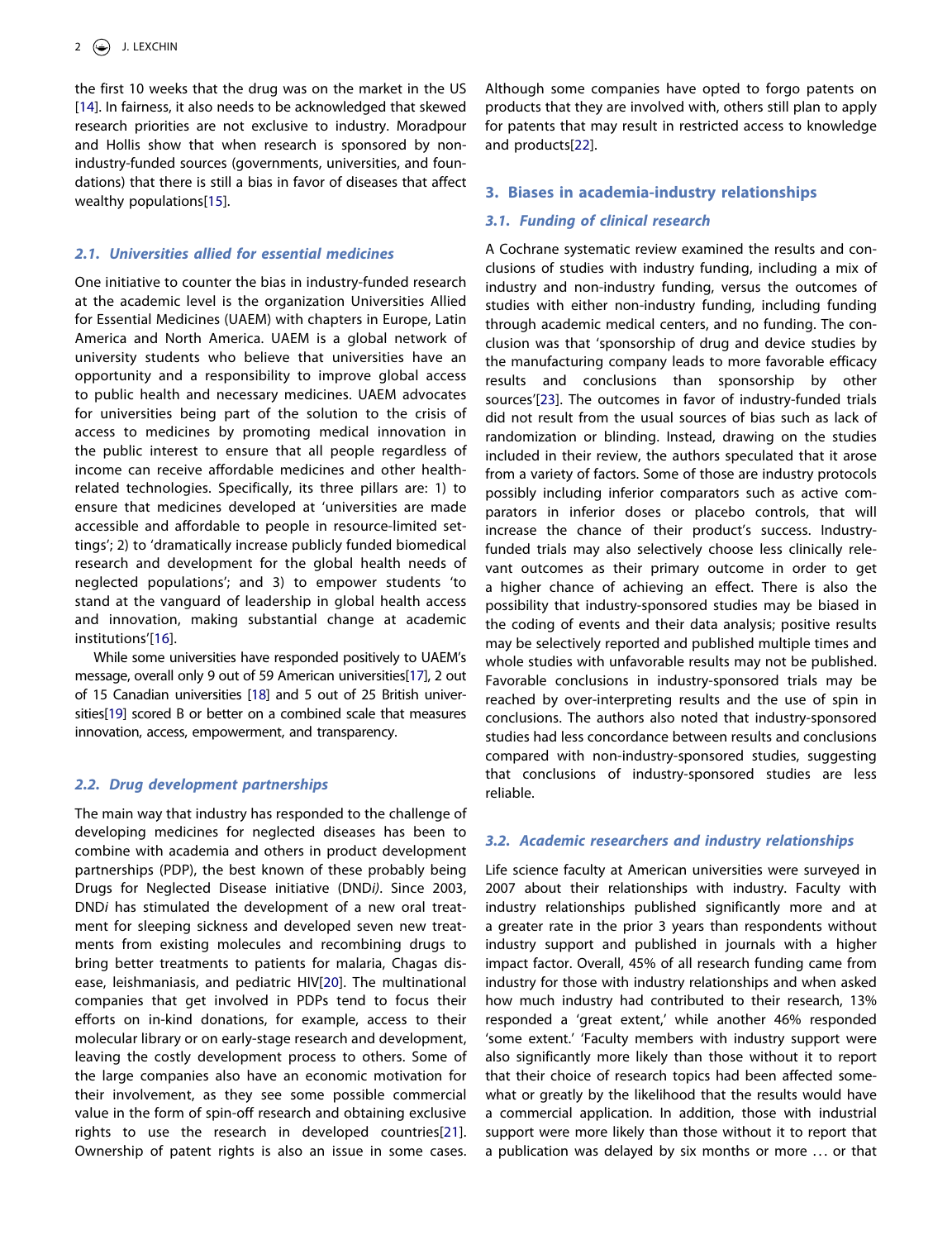the delay was to inhibit the dissemination of undesired results.' These findings are especially concerning since nearly two-thirds of those with a rank of full professor maintained some form of relationship with industry, likely meaning that a group with industry ties had the most say in the direction of research at their institution[[24\]](#page-3-23).

<span id="page-2-1"></span><span id="page-2-0"></span>Finally, when principal investigators have financial relationships with companies sponsoring trials, the published versions of those trials are more likely to be presented in ways that favor outcomes desired by the sponsor[\[25\]](#page-3-24).

# *3.3. Academic medical centers and industry relationships*

Surveys about the relationship between academic medical centers (AMCs) and industry, admittedly somewhat dated, have revealed a complex pattern of interactions – sometimes restrictive and sometimes lenient. A survey of 107 US medicalschool research administrators responsible for negotiating clinical-trial agreements with industry sponsors found that more than 85% reported that they would not approve provisions giving industry sponsors the authority to revise manuscripts or decide whether results should be published. But at the same time, almost a quarter would allow companies to insert their own statistical analyses, half would allow sponsors to draft the manuscript and 80% would permit a provision giving ownership of the research data to the sponsor[\[26](#page-4-0)].

<span id="page-2-3"></span><span id="page-2-2"></span>A second survey of 86 medical schools found that only 38% had adopted an institutional COI (ICOI) policy applicable to financial interests of the institution. Seventy-eight percent of institutions treated the financial interests held by an institutional research official for a research sponsor or a product that is the subject of research as a potential ICOI. The majority of institutions also adopted organizational structures that separate research responsibility from investment management and from technology transfer responsibility[\[27](#page-4-1)]. A total of 459 department chairs from these medical schools were also surveyed and 60% reported having some form of personal relationship with industry, including serving as a consultant, a member of a scientific advisory board, a paid speaker or a member of the board of directors. More than two-thirds of chairs perceived that having a relationship with industry had no effect on their professional activities, but almost three quarters viewed a chairengaging in more than 1 industryrelated activity as having a negative impact on a department's ability to conduct independent unbiased research[\[28](#page-4-2)].

<span id="page-2-4"></span>Nineteen of the 47 largest pharmaceutical companies, as of 2012, had at least 1 board member who concurrently held a leadership position at an AMC, including 16 of 17 United States-based companies. Eighteen industry board members held 21 clinical or administrative leadership positions including 2 university presidents, 6 deans and 7 clinical department chairs or center directors[[29\]](#page-4-3).

<span id="page-2-5"></span>Finally, Rochon and colleagues collected institution-level financial COI (FCOI) policies from all 16 Canadian academic medical centers (16 medical schools and 47 teaching hospitals

as well as their 16 partner universities). Nine universities, 9 medical schools, and 15 teaching hospitals responded that they had no policies on institutional FCOI. The existing policies were evaluated as to whether they dealt with 16 core standard items such as royalties from sale of the investigational product that is the subject of research, the requirement of disclosure/ reporting of institutional COI and the rebuttable presumption against the conduct of human subject research when institutional level FCOI exists. On average, individual policies contained just 20% of these items and no individual policy contained more than 65%[\[30](#page-4-4)].

### <span id="page-2-6"></span>**4. Expert opinion**

Relationships between academia and the pharmaceutical industry are fraught with the potential for biases, in the choice of topics that are examined and in the results and conclusions from that research. Ideally, in my opinion, research into vaccines and treatments for COVID-19 should shift to public funding and independent conduct and analysis of research. This change should be a goal informed by the recommendations found in the World Health Organization report 'Research and development to meet health needs in developing countries: strengthening global financing and coordination'[[31\]](#page-4-5).

<span id="page-2-7"></span>A crisis such as the COVID-19 pandemic presents an opportunity to fundamentally rethink current research paradigms, but we cannot be naïve about the efforts that it will take to change the way that medical research is conducted, nor about the political and economic shifts necessary to attain the conditions where those changes are possible. In the meantime, the world is facing the most deadly infectious disease outbreak in over 100 years and action cannot wait for what might happen in the indeterminate future. Therefore, we need to work with prevailing structures when it comes to containing the effects of COVID-19 and make use of industry expertise, but within strict boundaries.

To start with, governments and other non-industry funders need to define their own research priorities and not just rely on those from the pharmaceutical industry. These may include looking at repurposing low-cost existing generic drugs as has already been the case with dexamethasone. Research funding that governments give out to all parties, including industry, should include provisions mandating that any eventual therapies be made available at prices that are affordable in low- and middleincome countries. Governments should also seriously consider funding product development partnerships which might be especially receptive to looking at repurposing older medicines.

Academic medical centers should take on board the messages from UAEM and license or sell intellectual property rights or products developed through research on their campuses only on the condition that prices are affordable in lowand middle-income countries. They should also strengthen their COI policies, or enact them where they are absent, and ensure that faculty members conducting research with industry strictly adhere to those policies with significant penalties for those who do not.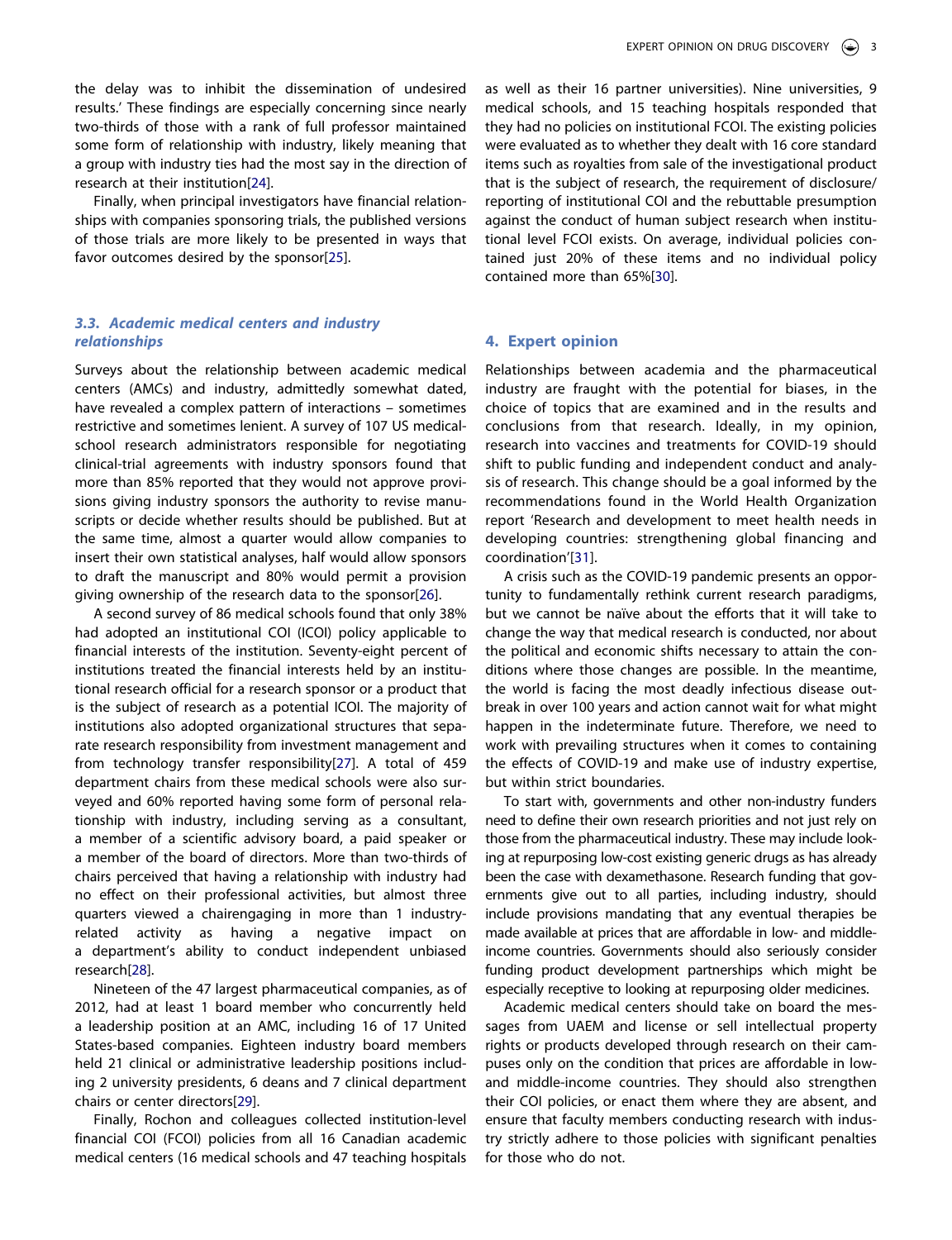COVID-19 is a threat to the entire world and dealing with it will require the knowledge and expertise of all parties but the guiding principle must be public health not private profit.

# **Funding**

This manuscript has not been funded.

### **Declaration of Interest**

J Lexchin has received payments for being on a panel at the American Diabetes Association, for talks at the Toronto Reference Library, for writing a brief in an action for side effects of a drug for MF Smith, Lawyer and a second brief on the role of promotion in generating prescriptions for Goodmans LLP and from the Canadian Institutes of Health Research for presenting at a workshop on conflict-of-interest in clinical practice guidelines. He is currently a member of research groups that are receiving money from the Canadian Institutes of Health Research and the Australian National Health and Medical Research Council. He is also a member of the Foundation of Health Action International and the Board of Canadian Doctors for Medicare. He has furthermore received royalties from the University of Toronto Press and James Lorimer & Co., Ltd for books he has written. He has no other relevant affiliations or financial involvement with any organization or entity with a financial interest in or financial conflict with the subject matter or materials discussed in the manuscript apart from those disclosed.

### **Reviewer disclosures**

One reviewer is an employee of Edge Bioinnovation Consulting and Management. Peer reviewers on this manuscript have no other relevant financial relationships or otherwise to disclose.

### **ORCID**

Joel Lexchin (b) http://orcid.org/0000-0001-5120-8029

## **References**

Papers of special note have been highlighted as either of interest (•) or of considerable interest (••) to readers.

- <span id="page-3-0"></span>1. Hancock J Oxford's COVID vaccine deal with AstraZeneca raises concerns about access and pricing. Fortune; [2020](#page-0-2) [cited 2020 Sep 13]. Available from: [https://fortune.com/2020/08/24/oxford](https://fortune.com/2020/08/24/oxford-astrazeneca-covid-vaccine-deal-pricing-profit-concerns/)[astrazeneca-covid-vaccine-deal-pricing-profit-concerns/](https://fortune.com/2020/08/24/oxford-astrazeneca-covid-vaccine-deal-pricing-profit-concerns/)
- <span id="page-3-1"></span>2. Reuters Staff. Factbox: AstraZeneca's potential coronavirus vaccine; [2020](#page-0-3) [cited 2020 Sep 14]. Available from: [https://www.reuters.com/](https://www.reuters.com/article/us-health-coronavirus-astrazeneca-factbo/factbox-astrazenecas-potential-coronavirus-vaccine-idUSKBN25L1OH)  [article/us-health-coronavirus-astrazeneca-factbo/factbox](https://www.reuters.com/article/us-health-coronavirus-astrazeneca-factbo/factbox-astrazenecas-potential-coronavirus-vaccine-idUSKBN25L1OH)[astrazenecas-potential-coronavirus-vaccine-idUSKBN25L1OH](https://www.reuters.com/article/us-health-coronavirus-astrazeneca-factbo/factbox-astrazenecas-potential-coronavirus-vaccine-idUSKBN25L1OH)
- <span id="page-3-2"></span>3. The Real Story of Remdesivir. Public Citizen; [2020](#page-0-4) May 7 [cited 2020 Nov 27]. Available from: [https://www.citizen.org/article/the-real](https://www.citizen.org/article/the-real-story-of-remdesivir/)[story-of-remdesivir/](https://www.citizen.org/article/the-real-story-of-remdesivir/)
- <span id="page-3-3"></span>4. Access challenges to COVID-19 therapeutic candidates. MSF Access Campaign; [2020](#page-0-4) Aug 24 [cited 2020 Nov 27]. Available from: [https://msfaccess.org/sites/default/files/2020-09/MSF-](https://msfaccess.org/sites/default/files/2020-09/MSF-AC_COVID_Rx_briefing-doc_Ed02-20200824_0.pdf)[AC\\_COVID\\_Rx\\_briefing-doc\\_Ed02-20200824\\_0.pdf](https://msfaccess.org/sites/default/files/2020-09/MSF-AC_COVID_Rx_briefing-doc_Ed02-20200824_0.pdf)
- **Analyzes the main access challenges associated with selected priority therapeutic candidates for COVID-19 treatment.**
- <span id="page-3-4"></span>5. Mancini D, Kuchler H, Stacey K. Gliead asks to rescind special status for potential coronavirus drug. Financial Times. [2020](#page-0-5) Mar 25.
- <span id="page-3-5"></span>6. Herper M. Gilead announces long-awaited price for Covid-19 drug remdesivir. STAT; [2020](#page-0-6) [cited 2020 Nov 27]. Available from: [https://](https://www.statnews.com/2020/06/29/gilead-announces-remdesivir-price-covid-19/)  [www.statnews.com/2020/06/29/gilead-announces-remdesivir-price](https://www.statnews.com/2020/06/29/gilead-announces-remdesivir-price-covid-19/)  [-covid-19/](https://www.statnews.com/2020/06/29/gilead-announces-remdesivir-price-covid-19/)
- <span id="page-3-6"></span>7. Campbell J, Whittington M, Rind D, et al. Alternative pricing models for remdesivir and other potential treatments for COVID-19. Inst Clin Econ Rev. [2020](#page-0-7) Nov 10.
- <span id="page-3-7"></span>8. Hill A, Wang J, Levi J, et al. Minimum costs to manufacture new treatments for COVID-19. J Virus Erad. [2020](#page-0-8);6(2):61–69.
- **Demonstrates that COVID-19 therapies can be manufactured at very low and affordable costs.**
- <span id="page-3-8"></span>9. Pedrique B, Strub-Wourgaft N, Some C, et al. The drug and vaccine landscape for neglected diseases (2000-11): a systematic assessment. Lancet Glob Health. [2013;](#page-0-9)1:e371–79.
- **•• Provides concrete data to show the bias against developing new treatments for neglected diseases.**
- <span id="page-3-9"></span>10. Outterson K, Powers J, Daniel G, et al. Repairing the broken market for antibiotic innovation. Health Affairs. [2015](#page-0-10);34(2):277–285.
- <span id="page-3-10"></span>11. The Recovery Collaborative Group. Dexamethasone in hospitalized patients with COVID-19 - preliminary report. N Engl J Med. [2020](#page-0-11);383:2030–2040.
- <span id="page-3-11"></span>12. Angell M. The truth about the drug companies: how they deceive us and what to do about it. New York: Random House; [2004](#page-0-12).
- **•• A seminal work by a former editor-in-chief of the New England Journal of Medicine that makes the case for a major reform in the way in which the pharmaceutical industry operates.**
- <span id="page-3-12"></span>13. hep Coalition. Hepatitis C cure, sofosbuvir, turns 5 years old: the vast majority of people still have not been treated; [2018](#page-0-13) [cited 2020 Nov 25]. Available from: [https://hepcoalition.org/news/press](https://hepcoalition.org/news/press-releases/article/hepatitis-c-cure-sofosbuvir-turns-5-years-old-the-vast-majority-of-people-still)[releases/article/hepatitis-c-cure-sofosbuvir-turns-5-years-old-the](https://hepcoalition.org/news/press-releases/article/hepatitis-c-cure-sofosbuvir-turns-5-years-old-the-vast-majority-of-people-still)[vast-majority-of-people-still](https://hepcoalition.org/news/press-releases/article/hepatitis-c-cure-sofosbuvir-turns-5-years-old-the-vast-majority-of-people-still)
- <span id="page-3-13"></span>14. Bell J. Vertex's drug launch hits new heights, but further growth could be harder to find. Biopharmadive; [2020](#page-1-0) Apr 30 [cited 2020 Nov 25]. Available from: [https://www.biopharmadive.com/news/ver](https://www.biopharmadive.com/news/vertex-trikafta-drug-launch-new-heights-growth/577107/) [tex-trikafta-drug-launch-new-heights-growth/577107/](https://www.biopharmadive.com/news/vertex-trikafta-drug-launch-new-heights-growth/577107/)
- <span id="page-3-14"></span>15. Moradpour J, Hollis A. Patient income and health innovation. Health Econ. [2020](#page-1-1);29:1795–1803.
- <span id="page-3-15"></span>16. Our Work. UAEM: Universities Allied for Essential Medicines; [2020](#page-1-2) [cited 2020 Sep 13]. Available from: https://www.uaem.org/our [work](https://www.uaem.org/our_work)
- <span id="page-3-16"></span>17. University Report Card: Global Equity in Biomedical Research. UAEM: Universities Allied for Essential Medicines; [2015](#page-1-3) [cited 2020 Sep 13]. Available from: <https://globalhealthgrades.org>
- <span id="page-3-17"></span>18. University report card 2017: global equity in biomedical research. UAEM: Universities Allied for Essential Medicines; [2017](#page-1-4) [cited 2020 Sep 13]. Available from: <https://canada.globalhealthgrades.org>
- <span id="page-3-18"></span>19. University global health research: league table. UAEM: Universities Allied for Essential Medicines and Medsin UK; [cited [2020](#page-1-5) Sep 13]. Available from: <https://globalhealthgrades.org.uk>
- <span id="page-3-19"></span>20. Drugs for Neglected Diseases initiative. Treatments delivered; [cited [2020](#page-1-6) Aug 30]. Available from: [https://dndi.org/research](https://dndi.org/research-development/treatments-delivered/)[development/treatments-delivered/](https://dndi.org/research-development/treatments-delivered/)
- <span id="page-3-20"></span>21. Commission on Intellectual Property Rights: Innovation and Public Health. Public health innovation and intellectual property rights. Geneva: World Health Organization; [2006.](#page-1-7)
- **Discusses the limitations of using intellectual property rights as an incentive for research into new treatments.**
- <span id="page-3-21"></span>22. Fiestas HV. Investing for life: meeting poor people's needs for access to medicines through responsible business practices. Oxfam International; [2007](#page-1-8).
- <span id="page-3-22"></span>23. Lundh A, Lexchin J, Mintzes B, et al. Industry sponsorship and research outcomes. Cochrane Database Syst Rev. [2017](#page-1-9). (2. Art.  $No \cdot MR000033$
- **•• Shows the effects of different types of sponsorship on the results and conclusions of clinical research.**
- <span id="page-3-23"></span>24. Zinner D, Bolcic-Jankovic D, Clarridge B, et al. Participation of academic scientists in relationships with industry. Health Affairs. [2009](#page-2-0);28(6):1814–1825.
- <span id="page-3-24"></span>25. Ahn R, Woodbridge A, Abraham A, et al. Financial ties of principal investigators and randomized controlled trial outcomes: cross sectional study. BMJ. [2017;](#page-2-1)356:i6770.
- **•• Examines the effects of COI on trial outcomes.**